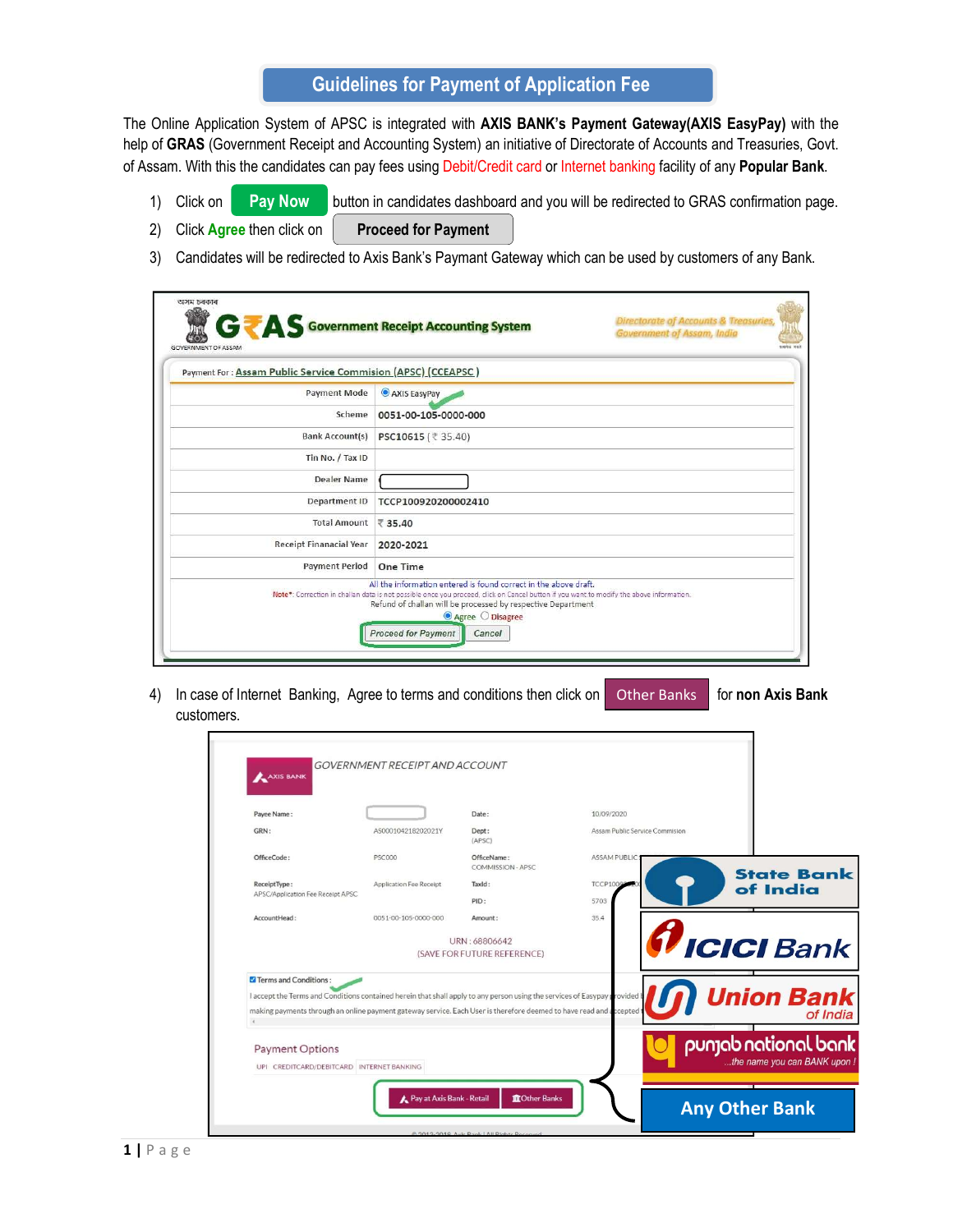5) In case you are paying using Debit/Credit Card please select type of card.







6) After Successful payment candidates will receive confimation e-mail along with fee payment receipt.

| <b>Payment Receipt Details</b> |                                                                                                                                                                                         |
|--------------------------------|-----------------------------------------------------------------------------------------------------------------------------------------------------------------------------------------|
|                                |                                                                                                                                                                                         |
|                                | Success!                                                                                                                                                                                |
| Dear                           |                                                                                                                                                                                         |
|                                | The fee payment has been completed.                                                                                                                                                     |
| Emailld                        |                                                                                                                                                                                         |
| Phone No                       |                                                                                                                                                                                         |
| Application Id                 | : ACK100920200001664                                                                                                                                                                    |
|                                | Transaction No : TCCP100920200002410                                                                                                                                                    |
|                                | Transaction Date: Sep 10, 2020, 4:04:29 PM                                                                                                                                              |
| GRN                            | : AS000104218202021Y                                                                                                                                                                    |
| Bank CIN                       | :68806642                                                                                                                                                                               |
| <b>Bank Name</b>               | : AXIS EASYPAY                                                                                                                                                                          |
| <b>Bank Code</b>               | : EPY                                                                                                                                                                                   |
| Amount                         | :₹35.4                                                                                                                                                                                  |
| Status                         | : Paid                                                                                                                                                                                  |
|                                | Your application (ACK100920200001664) for the examination CC(Prel.) Examination 2020 is provisionally accepted. Your candidature is further subject to the eligibility criterion as per |
|                                | the Advertisement 08/2020 and acceptability of your photo & signature as well as verification of payment of fee.                                                                        |
|                                |                                                                                                                                                                                         |
|                                | <b>B</b> Print<br>$\leftarrow$ Back                                                                                                                                                     |
|                                |                                                                                                                                                                                         |

7) In case of payment failure please click on the **Validate Payment** button on activity section of your dashboard.

| <b>Xgtssgt Bfrttaaa</b><br>å<br>xyz@example.com |                                                                                                                                                                                              |       |
|-------------------------------------------------|----------------------------------------------------------------------------------------------------------------------------------------------------------------------------------------------|-------|
| 55877856247                                     |                                                                                                                                                                                              |       |
| Service Type: CC(Prel.) Examination             |                                                                                                                                                                                              |       |
| <b>Total Application Fee</b>                    |                                                                                                                                                                                              | ₹35.4 |
|                                                 | Without successful payment of total application fee, application will not be considered as Valid<br>Application. Candidates must pay the application fee to complete the application filling |       |
| process.                                        |                                                                                                                                                                                              |       |
|                                                 |                                                                                                                                                                                              |       |
|                                                 |                                                                                                                                                                                              |       |
|                                                 |                                                                                                                                                                                              |       |